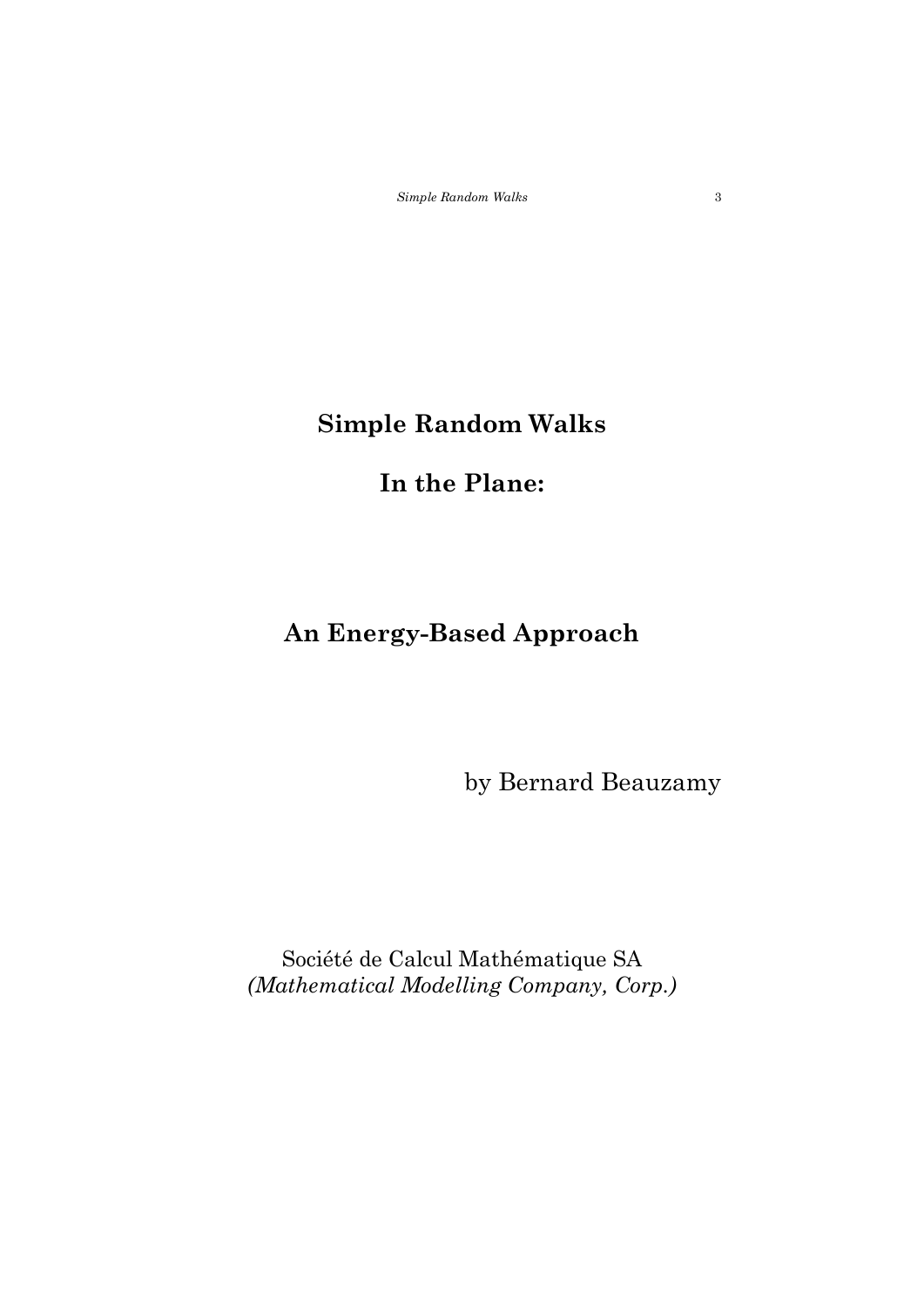

#### **Real Life Mathematics**

Société de Calcul Mathématique SA *(Mathematical Modelling Company, Corp.)*

111 Faubourg Saint Honoré, 75008 Paris France

tel +33 1 42 89 10 89, fax + 33 1 42 89 10 69. email: contact@scmsa.com

www.scmsa.eu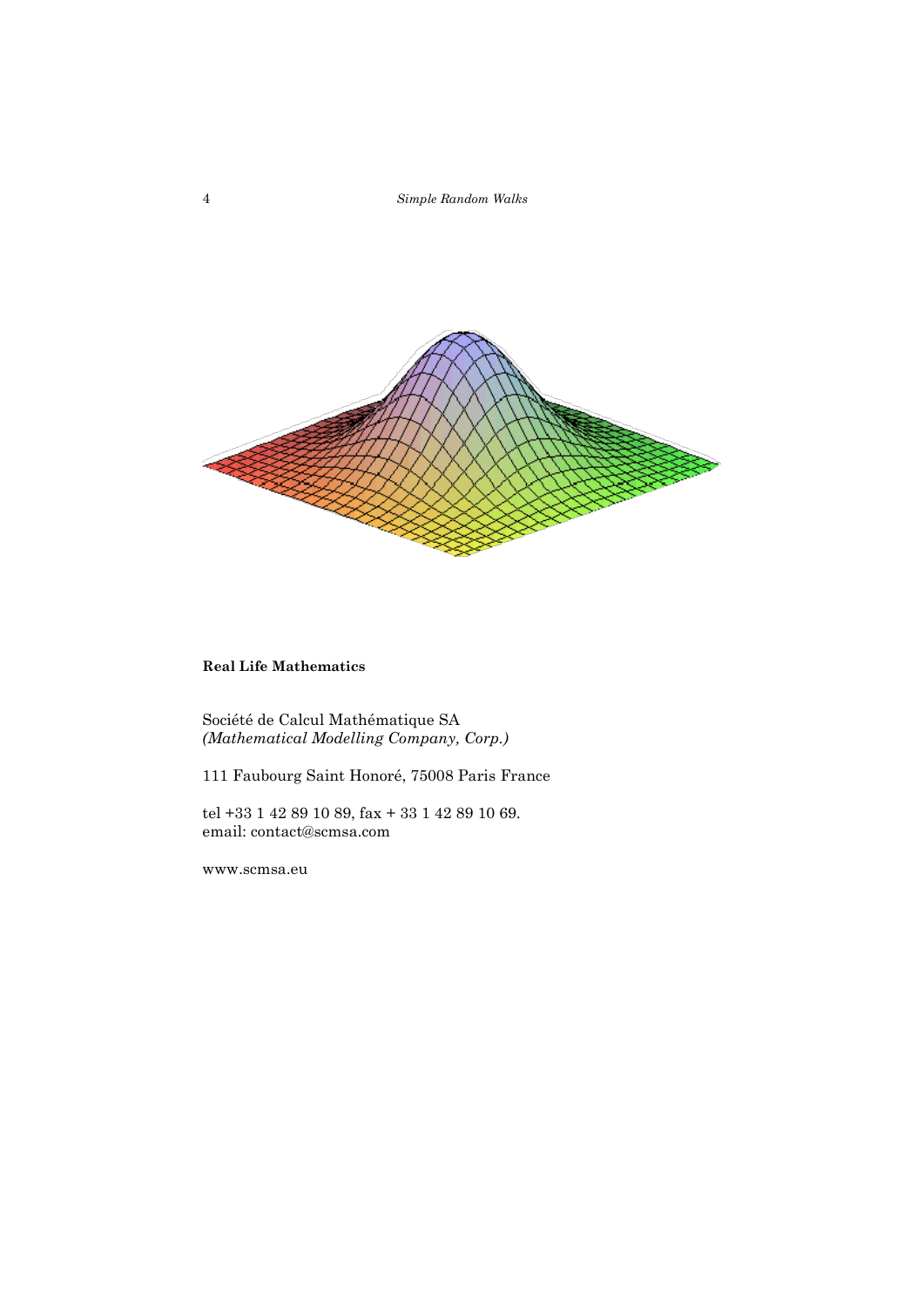## **Simple Random Walks**

## **In the Plane:**

# **An Energy-Based Approach**

by Bernard Beauzamy

*Collection "Real Life Mathematics"*

Société de Calcul Mathématique SA (Mathematical Modelling Company, Corp.) Tools for Decision Help since 1995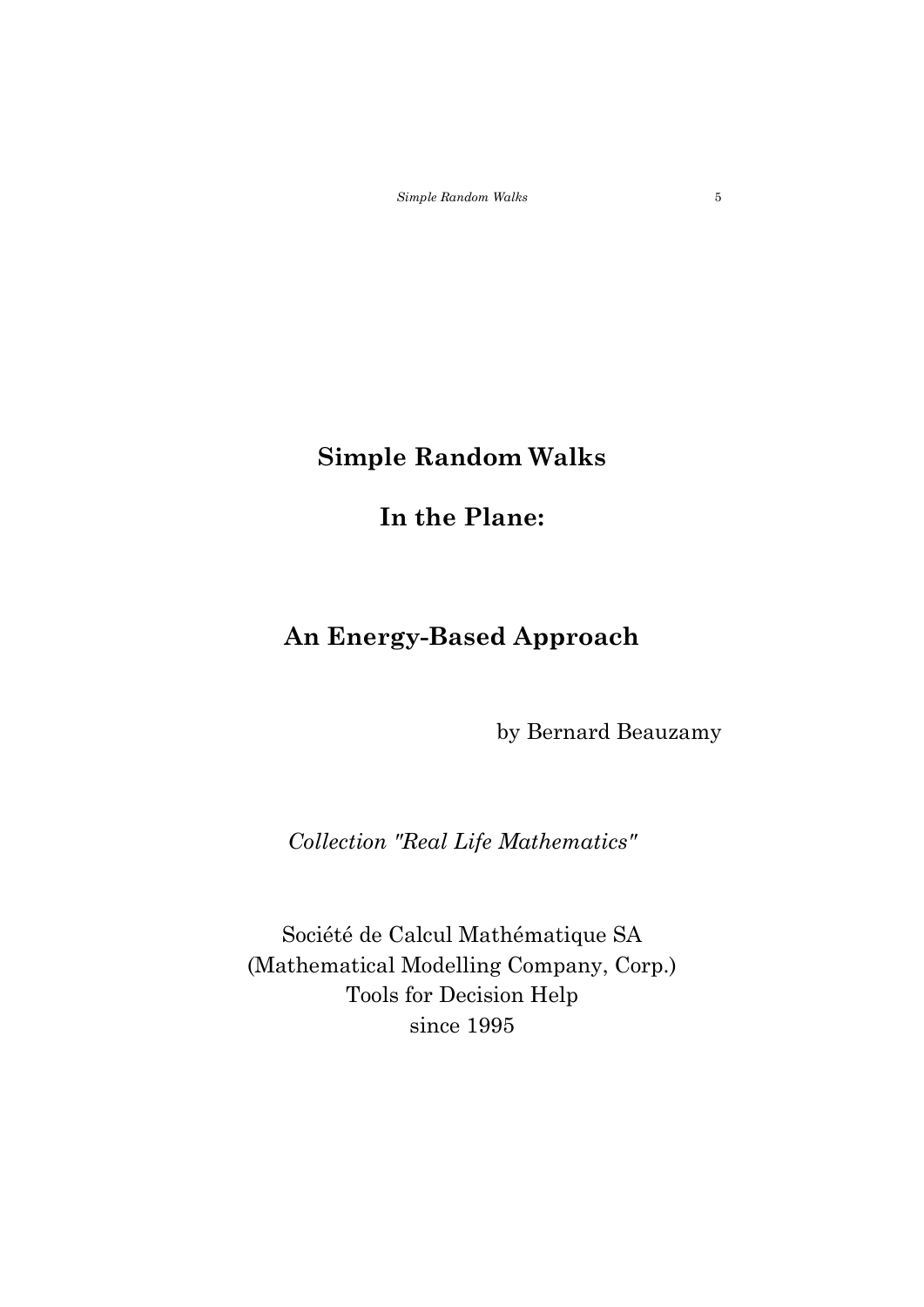*By the same author:*

**Espaces d'Interpolation réels : Topologie et Géométrie** *Springer-Verlag, Lecture Notes no 666, 1978.*

#### **Introduction to Banach Spaces and their Geometry** *North Holland, Collection « Notas de Matematica », vol. 68. Première édition : 1982, seconde édition : 1985.*

#### **Modèles Etalés des Espaces de Banach**

(en collaboration avec J.T. Lapresté) *Editions Hermann, collection « Travaux en Cours », 1984.*

**Introduction to Operator Theory and Invariant Subspaces** *North Holland, Mathematics Library, 1988.*

**Méthodes probabilistes pour l'étude des phénomènes réels** *ISBN 2-9521458-0-6, édité par la SCM, 2004. Second Edition, 2014.*

**Comment décider et gérer un programme de recherche scientifique? Manuel pratique à l'usage des entreprises** *ISBN: 2-9521458-1-4, édité par la SCM, 2005.*

**Méthodes probabilistes pour la reconstruction de données manquantes**  (en collaboration avec Olga Zeydina) *ISBN: 2-9521458-2-2, ISSN 1767-1175, édité par la SCM, 2007.*

**Nouvelles méthodes probabilistes pour l'évaluation des risques** *ISBN 978-2-9521458-4-8. ISSN 1767-1175, édité par la SCM, 2010.*

**Archimedes' Modern Works** *ISBN 978-2-9521458-7-9. ISSN 1767-1175, édité par la SCM, 2012.*

#### **Probabilistic Information Transfer**

(en collaboration avec Olga Zeydina) *ISBN 978-2-9521458-6-2, ISSN 1767-1175, édité par la SCM, 2013.*

**Méthodes Probabilistes pour la Gestion des Risques Extrêmes** ISBN: 978-2-9521458-9-3 ISSN: 1767-1175, édité par la SCM, 2015.

\*\*\*\*\*

**ISBN:** 979-10-95773-01-6 **ISSN:** 1767-1175

\*\*\*\*\*

Ouvrage édité par la Société de Calcul Mathématique SA Siège social et bureaux: 111, Faubourg Saint Honoré, 75008 Paris, France Tel.: +33 1 42 89 10 89. Fax: +33 1 42 89 10 69. email: contact@scmsa.com Société Anonyme au capital de 46 200 Euros. RCS : Paris B 399 991 041. SIRET: 399 991 041 00035. APE: 731Z.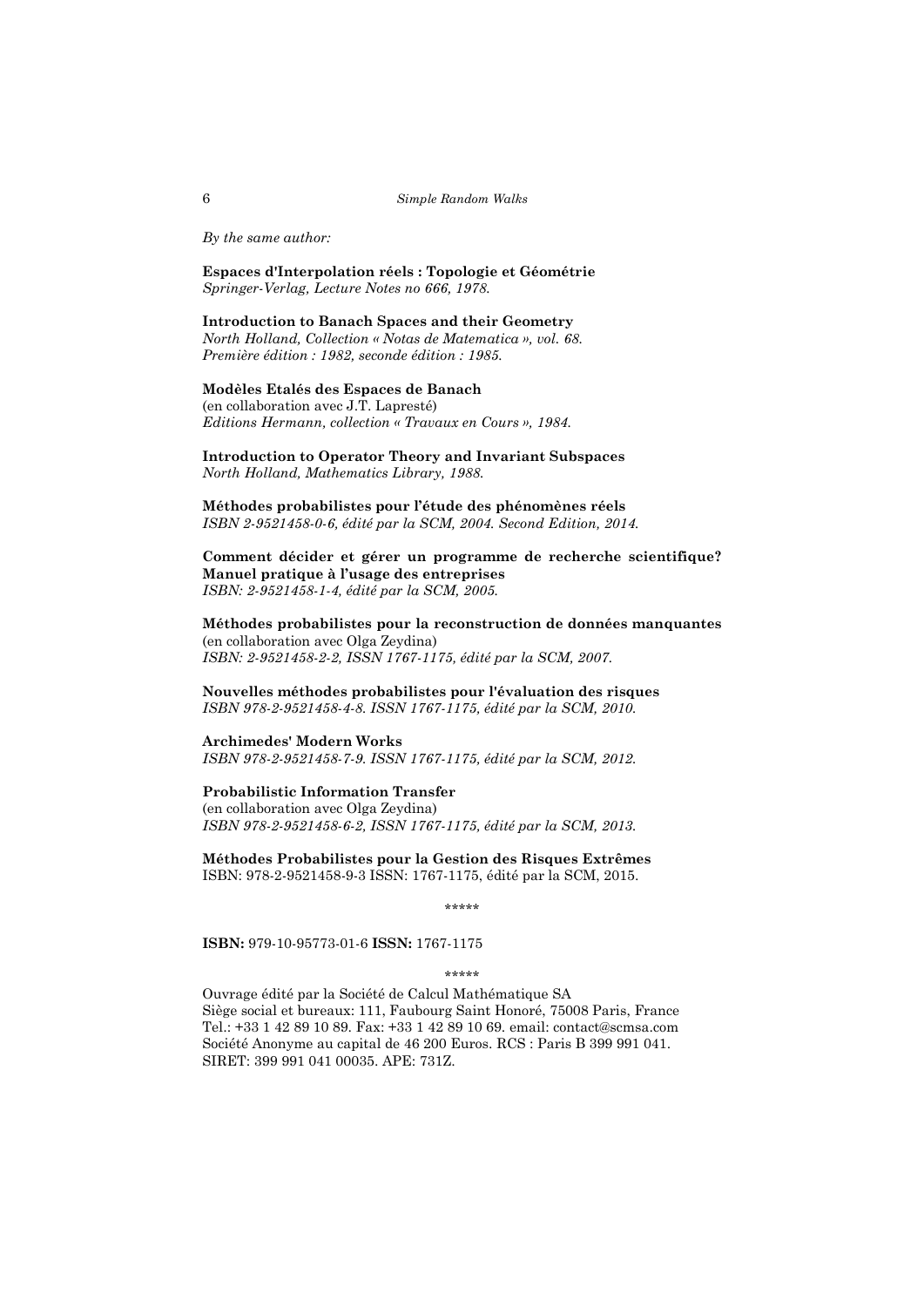# **In the Plane:**

# **An Energy-Based Approach**

# **Introduction**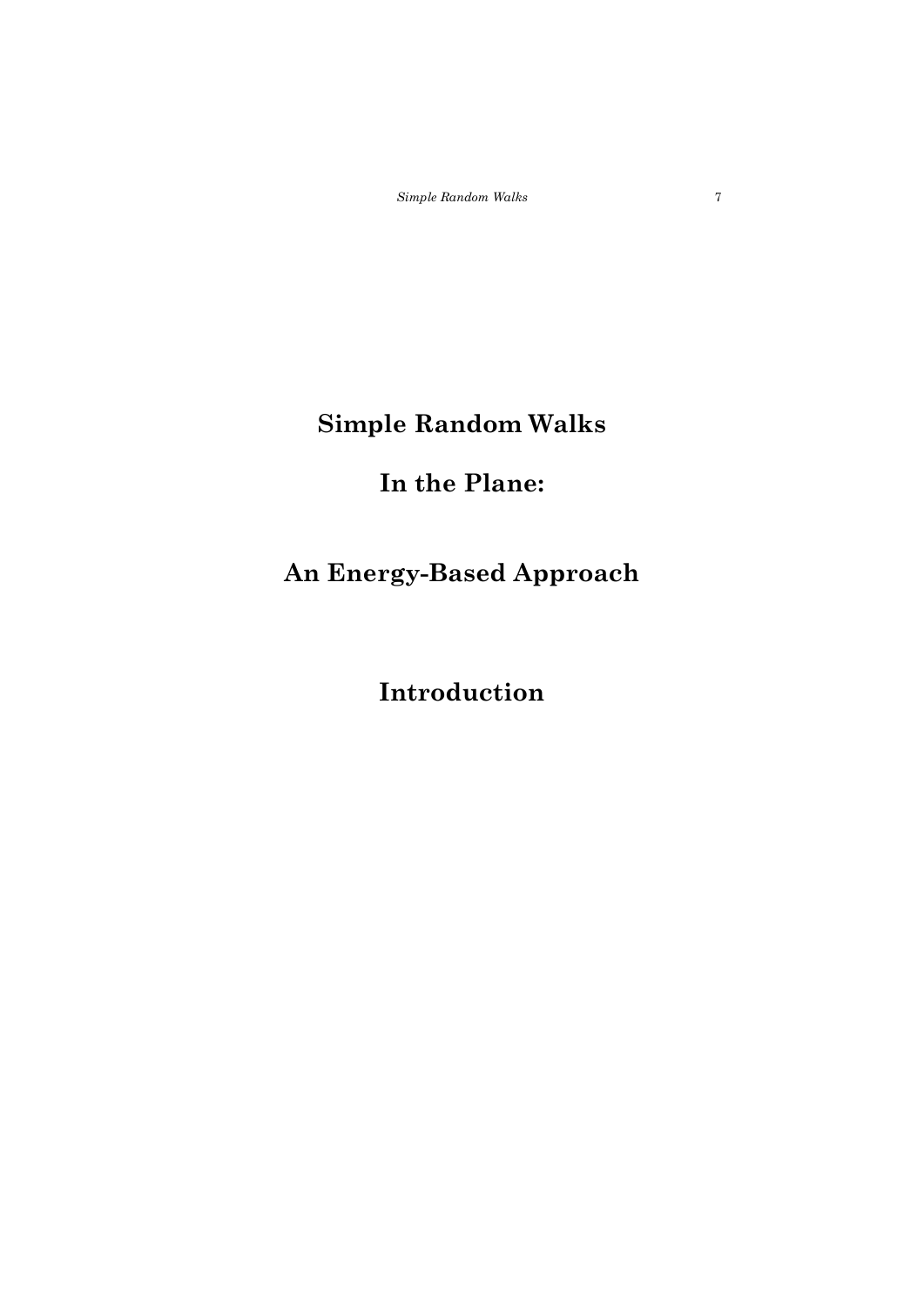### **I. Strange from the very beginning**

Everyone knows how to flip a coin and so everyone understands what a game of heads and tails is. It can be linked with money: each player chooses one side and, if this side comes, he receives one Euro from the other player. This is a simple game, quite honest (both sides of the coin have the same probability) and it may be played everywhere on Earth, and probably also on any planet with gravity.

Quite clearly, the probability to win, for each player, is the same, namely 1/2. So, apparently, there is nothing to discuss. But things become more interesting if we investigate repetitions of the game (what we call "iterations", in mathematical terms). Most people, in this case, think that, since the game is wellbalanced, the gain of each player should tend to zero. It turns out that this is not true at all.

In practice, moreover, each player has an initial fortune, which is of course finite. One of the players may start with, let us say, 100 Euros and the other with 200 Euros. So, each of them may wonder: how long will the game last, before I get ruined or before my partner does? Is this time proportional to the initial fortunes? Say, I start with 100 Euros and I decide to play during 200 games. What "fortune" may I expect at the end? Would it be different if I started with 150 Euros?

Mathematically speaking, the game of heads and tails may be described as a "simple random walk" in the plane: a sequence of independent random variables  $X_n$  with values  $\pm 1$ , with probability  $1/2$  in each case. The variable  $X_n$  describes the result of the  $n^{th}$  game.

The result of the sequence  $(X_1,...,X_N)$  is easy to describe: it may be any sequence of  $\pm 1$ , and each such sequence has probability  $1/2^N$ . So, the sequence in itself is not our concern; we are interested in the sum, representing the gain.

Let 1 *N*  $N - \sum_{n=1}^{\infty} \mathbf{A}_n$  $S_N = \sum X$  $=\sum_{n=1}^{\infty} X_n$  be the sum of the first *N* variables. The sum  $S_N$  represents

the increase of fortune of  $A$  compared to  $B$  at the end of  $N$  games; this increase may of course be positive or negative. At the initial moment, we set  $S_0 = 0$ . At any time *N*, the values of  $S_N$  are necessarily between  $+N$  and  $-N$ . The first situation occurs when the first player wins all the time; the second situation when he loses all the time.

Of course, since the variables take the values  $\pm 1$  with same probability, the mathematical expectation satisfies  $E(S_N) = 0$  and since they are independent, the variance satisfies  $var(S_N) = N$ .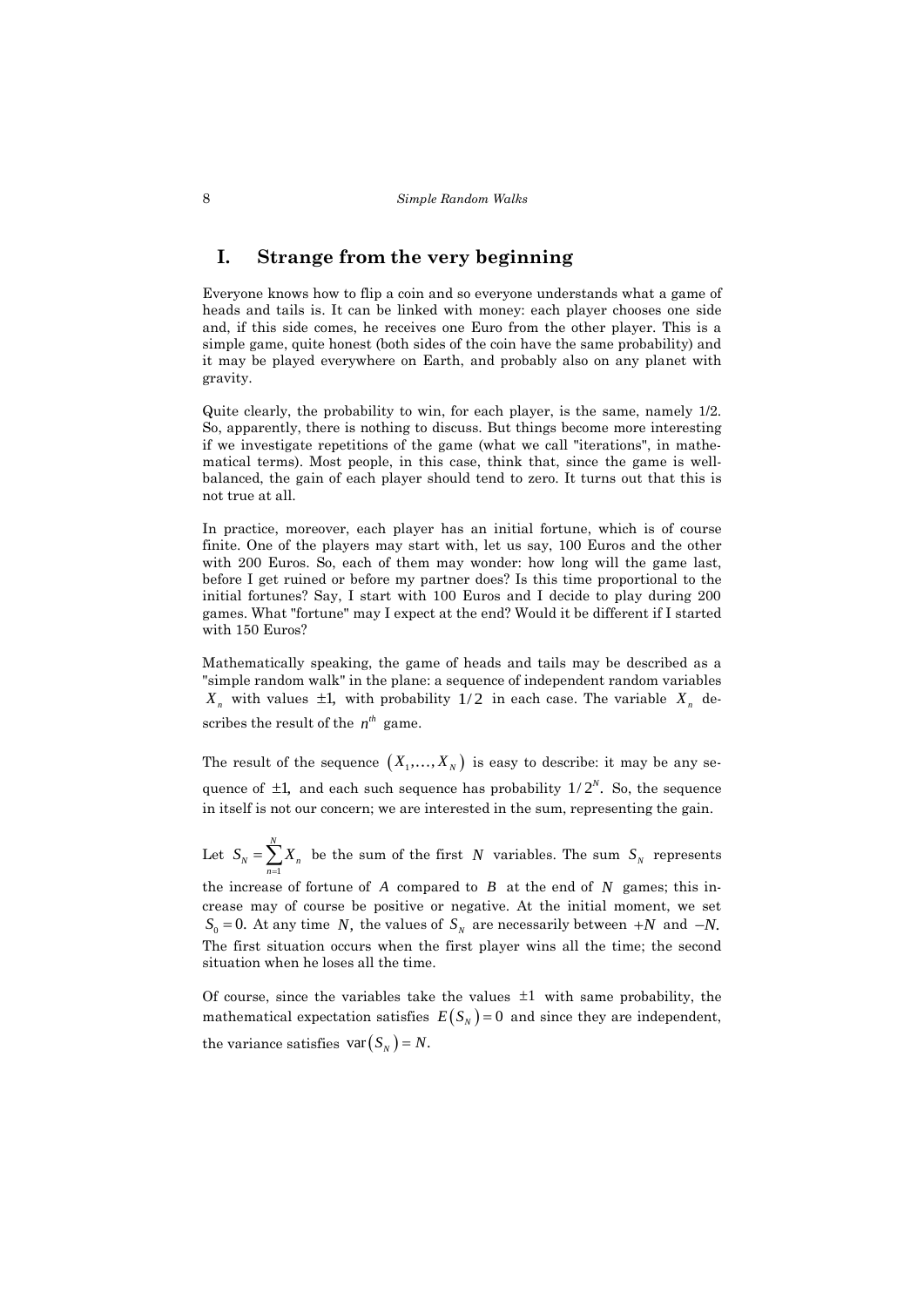

Here is a possible output, for 100 games; what is drawn is the algebraic gain of the player *A* from the beginning:

*Figure 1: The gain of the first player*

Let us do it again from the very beginning: run again a set of 100 independent games. We see that the output may be completely different, though the rules were exactly identical:



*Figure 2: The gain of the first player, second version*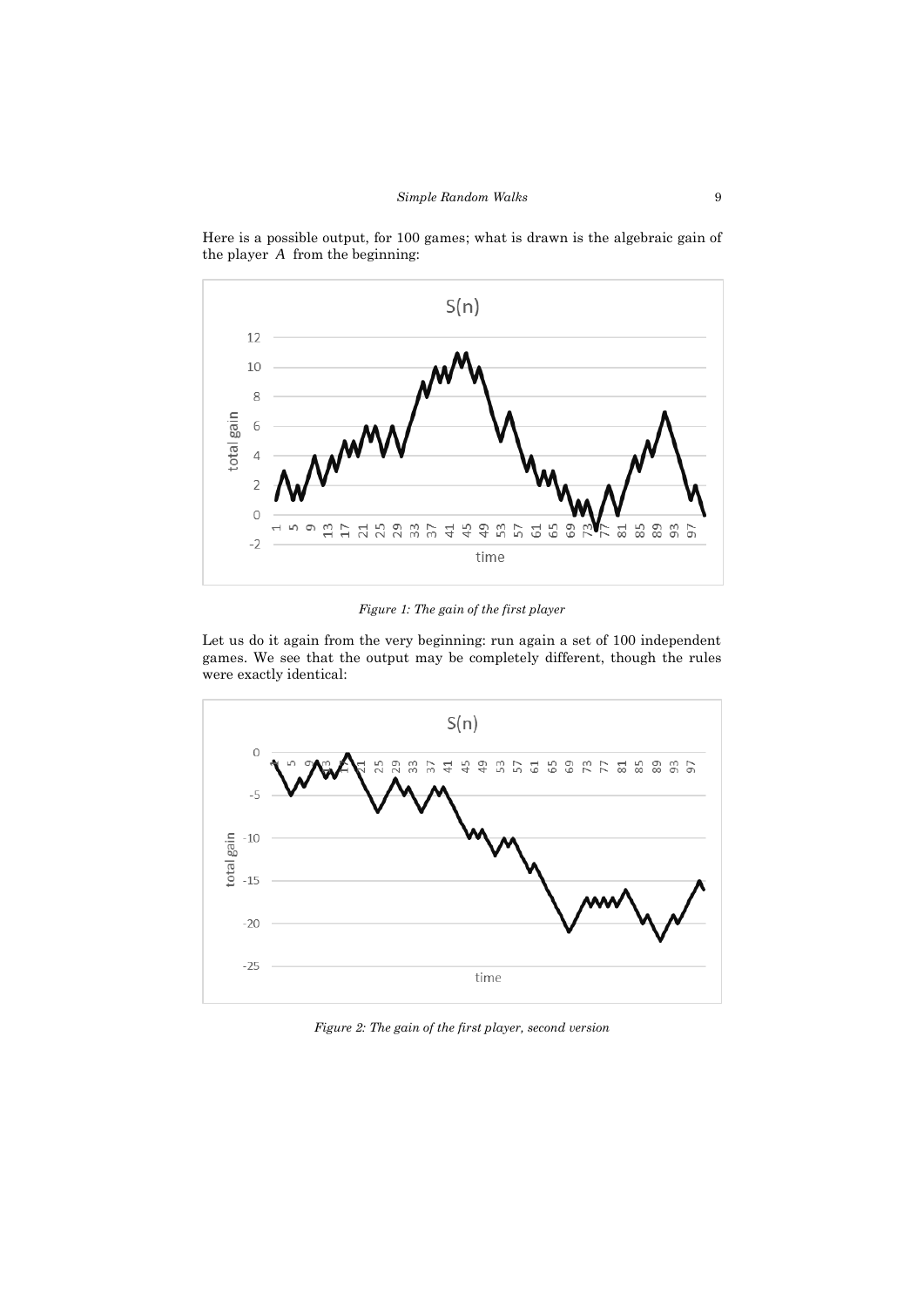This is very interesting: we see that a probabilistic experiment does not satisfy the "repeatability" conditions which are usually required for any experiment in physics. Indeed, researchers usually consider as a basic law for scientific research that any experiment should be "repeatable", namely if you proceed to the same experiment twice, under the same conditions, with same data, it should provide the same result. Well, this is not the case for any experiment which is linked with probabilities. And since probabilities appear fundamentally in most laws of Nature (starting with Quantum Physics), one may believe that the "repeatability" requirement is not valid.

Let us come back to our game.

Independently of the game, each player has an initial fortune, which is finite, or infinite in a theoretical setting. The game may stop when one of the players is ruined (his fortune becomes equal to 0). The general question is to study the behavior of  $S_N$  (possible values, with their probabilities), the duration of the game, depending upon the initial fortunes, and the asymptotic behavior, when  $N \rightarrow +\infty$ .

For instance, many people think that  $S_N \to 0$  when  $N \to +\infty$ , but this is completely wrong. There is often a confusion with the fact that, according to the law of large numbers, the average  $\frac{S_N}{S_N} \rightarrow 0$ *N*  $\rightarrow$  0 when  $N \rightarrow +\infty$ . It turns out, in fact, that the sum  $S_N$  tends to "oscillate", with oscillations which are larger and larger. This very strange fact will be made clear in the future.

The behavior of  $S_N$  is determined by laws of Nature: one may repeat the experiment and check the results. But, at the same time, these laws are axiomatically defined, as we just did. Such random walks are probably the only example of laws of Nature which may be axiomatically defined: all laws in Physics are otherwise empirical. This remark, in itself, justifies a careful study of the situation.

Also, the strange fact that the sums tend to oscillate is interesting from a philosophical point of view. Many people tend to think that Nature eventually goes to an equilibrium (in terms of energy, of repartition of species, economic power, and so on); the results about Random Walks tend to show that, on the contrary, Nature proceeds by large variations, with increasing amplitude. This is fundamentally different.

So, we claim that the analysis of Simple Random Walks in the plane, which, at first sight, looks very technical, carries in fact two very important conclusions:

- The "repeatability" requirement is incorrect:
- − Nature does not look for an equilibrium but proceeds by large oscillations.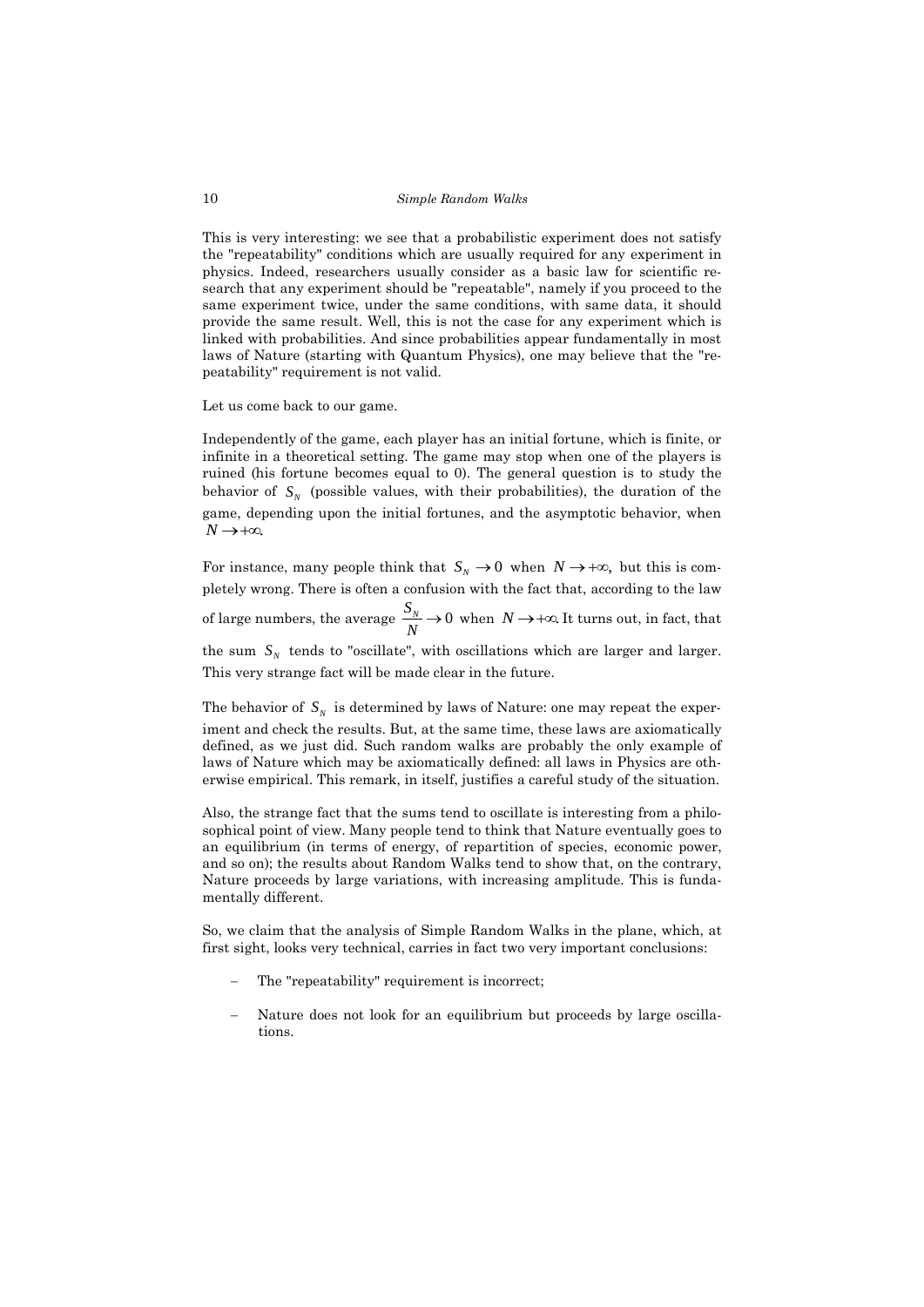### **II. Existing results**

The best known one is Khintchin's law of the iterated logarithm (1924). Let us define a "Khintchin's curve" by the equation  $\varphi(x) = \sqrt{2xLog(Log(x))}$ ; then the Law of the Iterated Logarithm deals with the asymptotic behavior of the quotient  $(N)$ *N S*  $\frac{B_N}{\varphi(N)}$  when  $N \to +\infty$ , and says that the limsup of this quotient is +1 and the liminf is  $-1$ , when  $N \rightarrow +\infty$ . This, indeed, already ensures that  $S_N$ "oscillates", because it must come back infinitely many times close to  $\varphi(x)$  and close to  $-\varphi(x)$ . But, as they are stated, such results are probabilistic in nature and not quantitative at all. Detailed statements and proofs will be given later in this book.

The probabilistic appearance of Khinchin's laws is misleading. Looking at such a statement, everyone has the feeling that, for a given player, there are some unknown forces which will, sooner or later, bring his fortune close to Khintchin's curve and to its opposite. This is completely wrong; at any time, the game is only governed by the 1 rule, with equal probability.

What Khintchin's laws say, and, more generally, what any result about random walks says, is that there are more paths with some properties than paths with other properties. They are not individual results about each path; they are results about the number of paths with a given characteristic. Such results are in fact of combinatorial nature.

### **III. Our approach**

We present here a new approach to such problems, which is "energy based" and not probabilistic. Instead of counting paths, we consider that there is a propagation of energy, and the more energy is received by a point, the more paths lead to this point.

We introduce the notion of a "barrier", which is not new (see [Feller]): this is a curve (for instance an horizontal line  $y = y_0$ ) which has the property to be "energy absorbing": if the sum  $S_N$  reaches this barrier, it is annihilated; the energy disappears. Physically speaking, it corresponds to the ruin of one of the players. For instance, if the barrier has been set to  $y = 1000$ , and if  $S_N$  reaches it, it means that the first player has won 1000 Euros, so the second player has lost 1000 Euros, and if the initial fortune of the second player was precisely this amount, the second player is ruined and the game stops. So, the concept of "barrier" is well-adapted to describe the ruin of one of the players.

Of course, there may be an upper (for  $y > 0$ ) and a lower barrier (for  $y < 0$ ), describing the fact that both players may not have the same initial fortune.